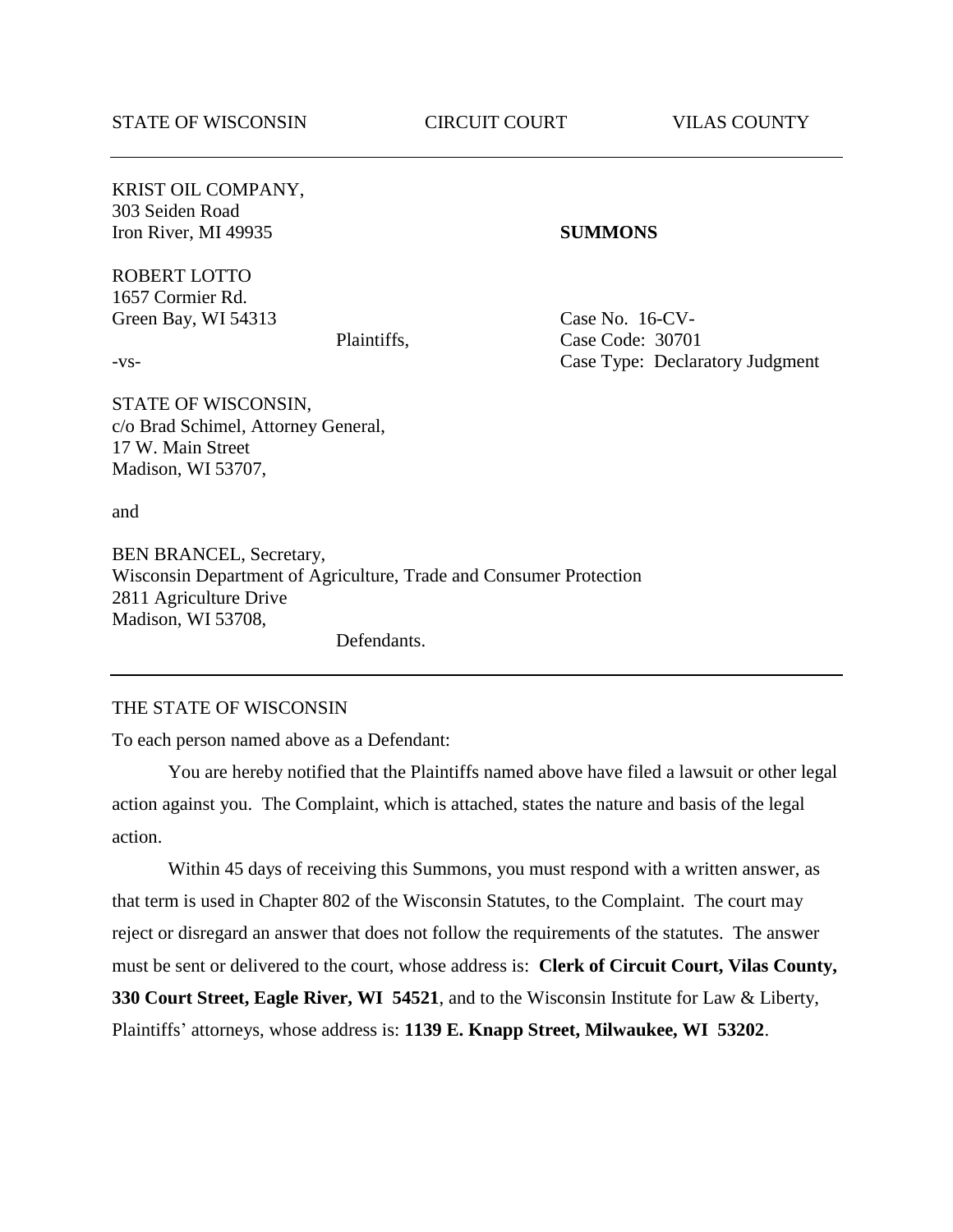You may have an attorney help or represent you.

If you do not provide a proper answer within 45 days, the court may grant judgment against you for the award of money or other legal action requested in the Complaint, and you may lose your right to object to anything that is or may be incorrect in the Complaint. A judgment may be enforced as provided by law. A judgment awarding money may become a lien against any real estate you own now or in the future, and may also be enforced by garnishment or seizure of property.

> WISCONSIN INSTITUTE FOR LAW & LIBERTY Attorneys for Plaintiffs

Electronically signed by Richard M. Esenberg Richard M. Esenberg, WI Bar No. 1005622 [rick@will-law.org;](mailto:rick@will-law.org) 414-727-6367 Michael Fischer, WI Bar No. 1002928 Thomas M. Kamenick, WI Bar No. 1063682 Clyde A. Taylor, WI Bar No. 1103207 1139 East Knapp Street Milwaukee, WI 53202-2828 414-727-9455; FAX: 414-727-6385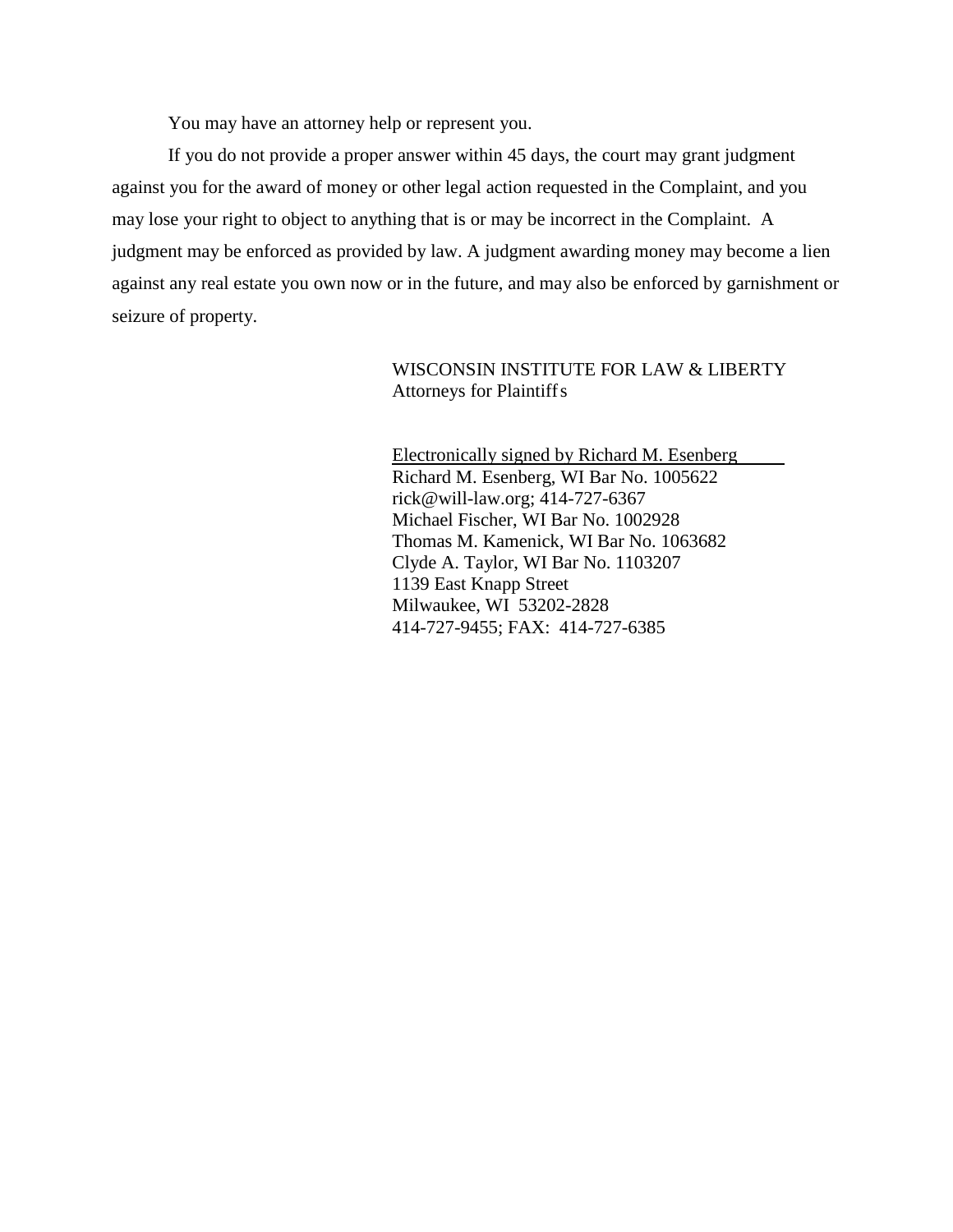KRIST OIL COMPANY, 303 Seiden Road Iron River, MI 49935,

ROBERT LOTTO 1657 Cormier Rd. Green Bay, WI 54313, Case No. 16-CV-

Plaintiffs, Case Code: 30701 -vs- Case Type: Declaratory Judgment

STATE OF WISCONSIN, c/o Brad Schimel, Attorney General, 17 W. Main Street Madison, WI 53707,

and

BEN BRANCEL, Secretary, Wisconsin Department of Agriculture, Trade and Consumer Protection 2811 Agriculture Drive Madison, WI 53708,

Defendants.

### **COMPLAINT**

Plaintiffs, Krist Oil Company and Robert Lotto, through their counsel, Wisconsin Institute for Law & Liberty, as and for their complaint against Defendants, State of Wisconsin and Ben Brancel, allege as follows:

## **INTRODUCTION**

1. This civil rights lawsuit challenges the constitutionality of Wis. Stat. §100.30, Wisconsin's Unfair Sales Act. That statute, commonly known as the Minimum Markup Law, requires retailers and wholesalers to charge more than the competitive price for the products that they sell. As a direct and necessary result, the Minimum Markup Law also requires Wisconsin consumers to pay more than the competitive price for the products they buy. This lawsuit seeks to vindicate the right of Wisconsin businesses to serve their customers free of anticompetitive, arbitrary, and irrational government regulation. This lawsuit also seeks to vindicate the right of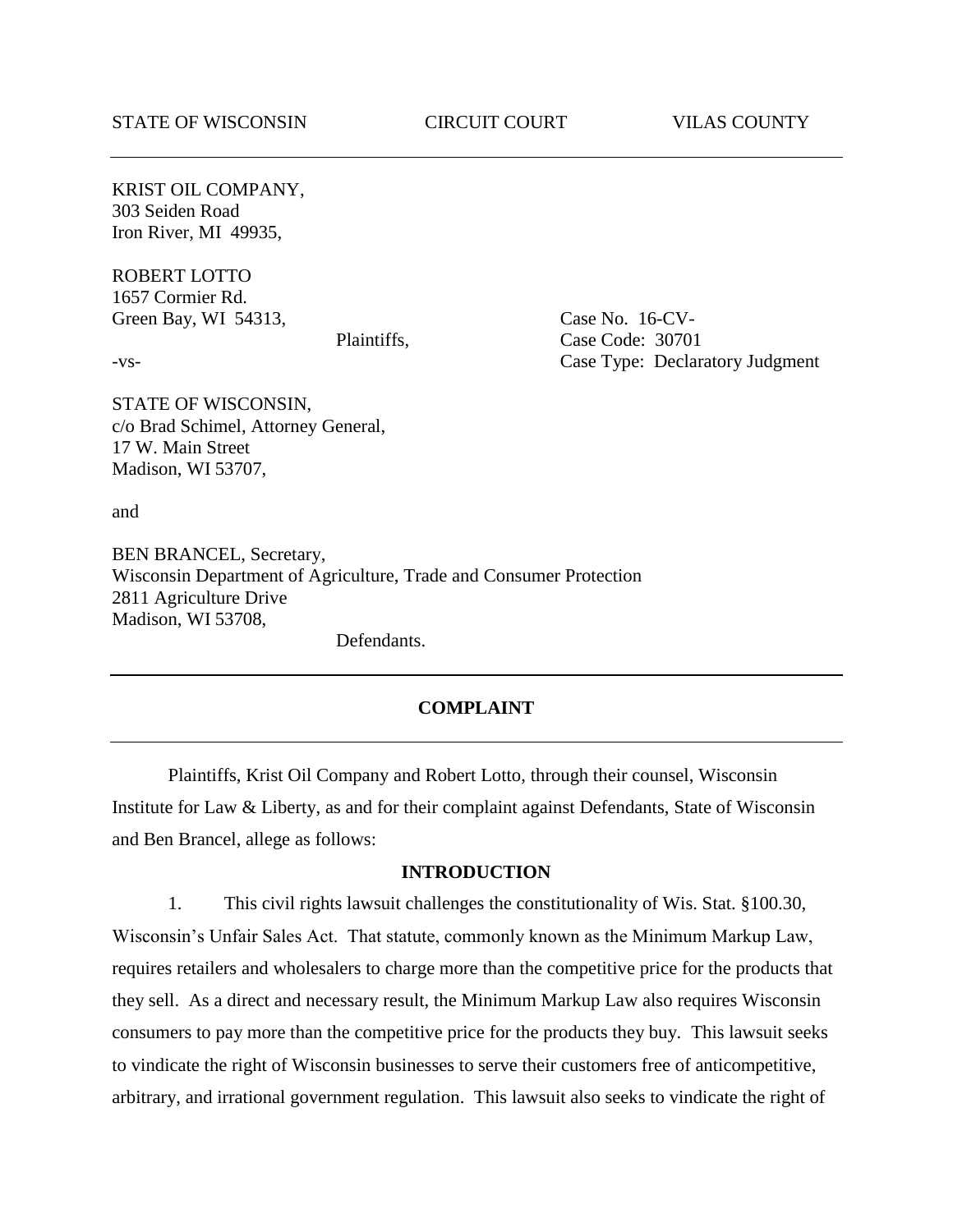Wisconsin consumers to purchase products at the most competitive price, free from arbitrary and irrational government regulations that drive up prices.

2. Plaintiff Krist Oil Company owns and operates convenience stores and gasoline stations throughout Northern Wisconsin and the Upper Peninsula of Michigan. Krist Oil believes that its business objectives are best served by providing consumers of gasoline with the best product at the lowest possible prices. The same is true with respect to other products Krist Oil sells in connection with its convenience store operations. The company is able to freely pursue its business strategy in Michigan, which does not control the prices it can charge. But it is not able to do so in Wisconsin. The Minimum Markup Law imposes entirely arbitrary and unreasonable restrictions on retail prices, making it impossible for Krist Oil to offer its Wisconsin customers the best products at the lowest possible prices.

3. Krist Oil's right to serve its customers by engaging in a lawful business in the manner of its choosing is protected by the Wisconsin Constitution – in particular by its guarantees of equal protection and due process of law. The Minimum Markup Law arbitrarily, irrationally, and unduly restricts the economic liberty guaranteed by the Wisconsin Constitution and thereby harms both Wisconsin businesses and Wisconsin consumers. It is therefore invalid and unenforceable.

4. Plaintiff Robert Lotto is a Wisconsin citizen and resident of Green Bay. Mr. Lotto regularly purchases gasoline in the Green Bay area. Mr. Lotto desires to purchase gasoline at the lowest possible price and searches for the lowest priced gasoline he can purchase. Mr. Lotto is harmed by the Wisconsin law since it requires him to pay a price for gasoline that is higher than what the competitive price would be if Wisconsin's Minimum Markup Law were not in place. Mr. Lotto is a consumer of other products subject to the Minimum Markup Law as well. Just as in the case of gasoline, the Wisconsin Minimum Markup Law has the effect of forcing him to pay higher prices for such products than the prices that would prevail in a truly competitive market.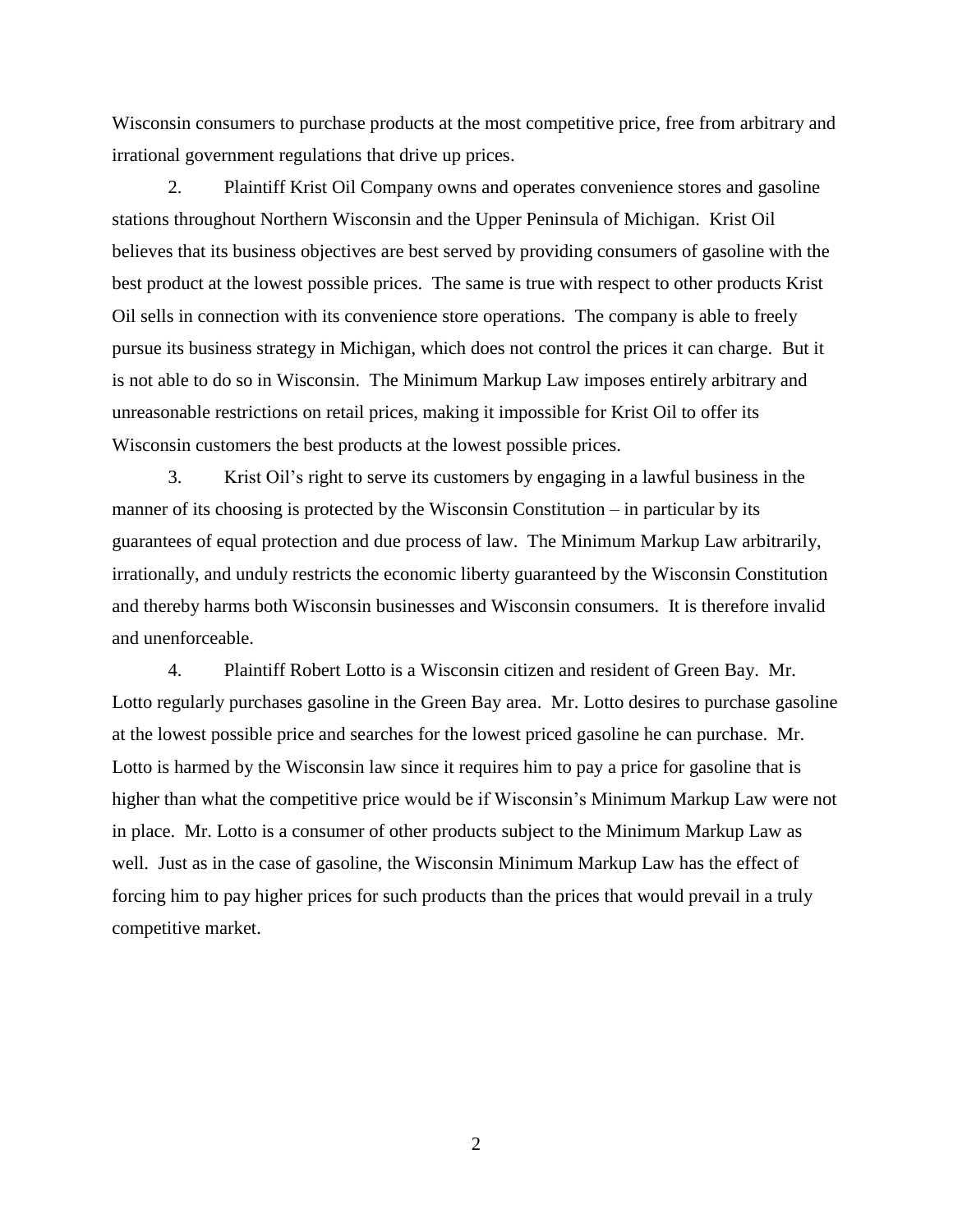### **JURISDICTION AND VENUE**

5. Pursuant to Wis. Stat. §806.04, the Plaintiffs seek a declaration that Section 100.30 of the Wisconsin Statutes violates their due process rights under the Wisconsin Constitution and is therefore void and unenforceable.

6. This court has jurisdiction pursuant to Wis. Stat. §806.04(1) and (2).

7. Venue is proper pursuant to Wis. Stat. §801.50(3)(a), as the sole defendants are the State and state officers in their official capacity, and the Plaintiffs designate Vilas County as the venue.

#### **THE PARTIES**

8. Plaintiff Krist Oil Company is a Michigan corporation having its principal place of business at 303 Seiden Road, Iron River, Michigan 49935. Krist Oil is authorized to conduct business in the State of Wisconsin and operates numerous convenience stores and gasoline stations throughout the northern part of the State.

9. Plaintiff Robert Lotto is a Wisconsin citizen residing at 1657 Cormier Rd, Green Bay, WI. Mr. Lotto regularly purchases gasoline and other consumer products in Green Bay and surrounding cities and towns, including purchasing gasoline from Krist Oil.

10. Plaintiffs challenge the constitutionality of Wis. Stat. §100.30, a duly enacted statute of Defendant State of Wisconsin. The State of Wisconsin's address (care of the Attorney General) is 17 West Main Street, Madison, Wisconsin 53707.

11. Defendant Ben Brancel is the Secretary of the Wisconsin Department of Agriculture, Trade and Consumer Protection ("DATCP"). DATCP is the state agency responsible for the enforcement of Wis. Stat. §100.30, the statute challenged in this action. Defendant Brancel is sued in his official capacity. Defendant Brancel's offices are located at 2811 Agriculture Drive, Madison, Wisconsin 53708.

# **STATEMENT OF FACTS The Plaintiffs**

12. Krist Oil is an independent, family owned company based in Iron River, Michigan. The company operates as a distributor of gasoline and fuel oil, and operates over seventy convenience stores and retail gasoline stations under the Krist Oil name. Its retail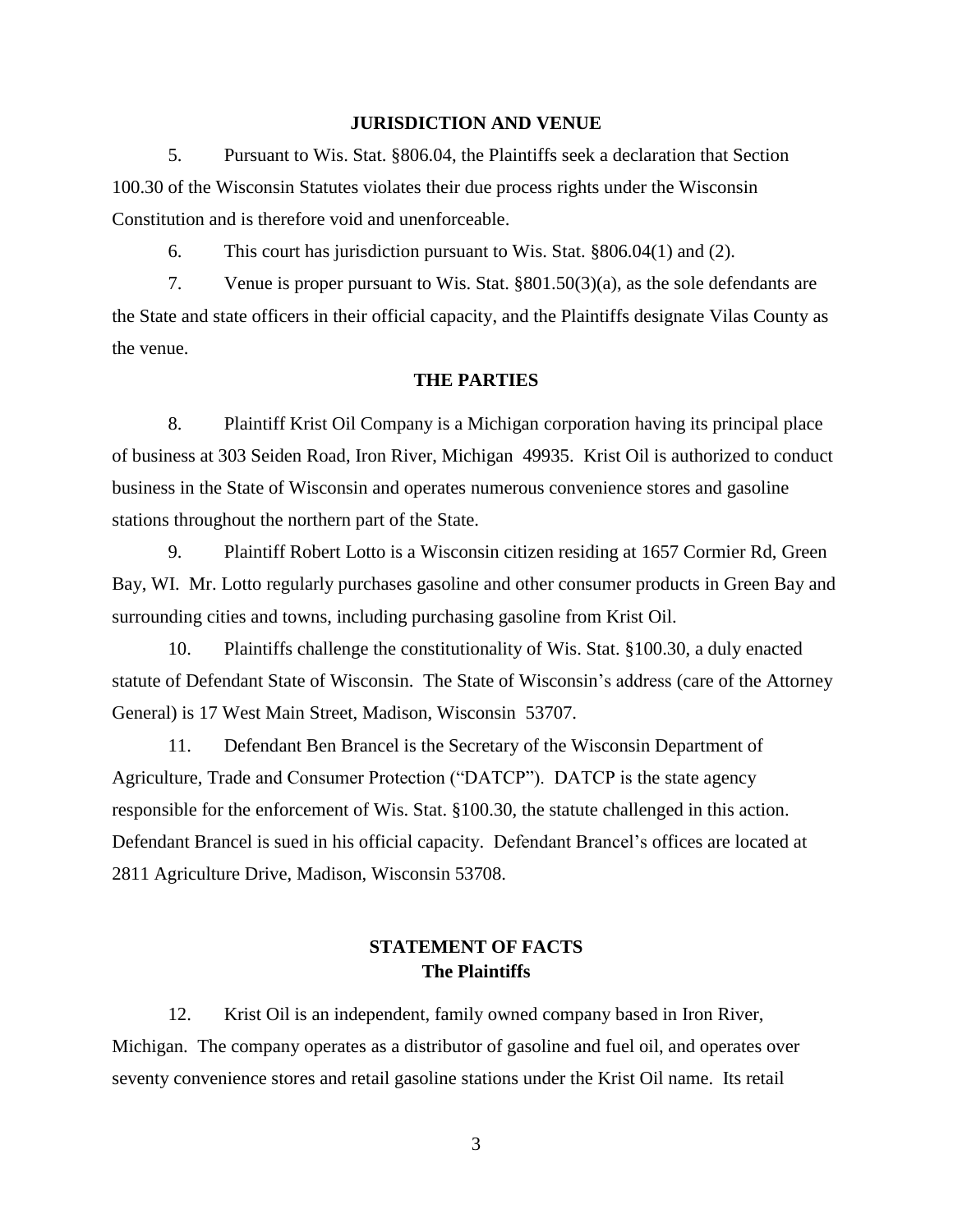operations are located in the Upper Peninsula of Michigan and in Northern Wisconsin, including a convenience store and gasoline station in Eagle River, Wisconsin.

13. Krist Oil is not affiliated with any of the major gasoline companies. Its business plan is to operate independently, and it purchases its supplies of gasoline on the open market instead of being locked in to buying a single brand. This allows Krist Oil to buy gasoline at the cheapest price possible on a daily basis, giving it a competitive advantage over many of its competitors who lack that flexibility.

14. Krist Oil's business model also results in a lower overhead than many if not all of its competitors. It does not pay franchise or any similar fees to major oil companies. In contrast to many of its competitors, it operates its own fleet for the transportation of products from refineries or other sources to its retail outlets across its market area.

15. With these advantages, Krist Oil could and would profitably sell gasoline and other products in Wisconsin at prices lower than the prices required by Wisconsin's Minimum Markup Law. Both Krist Oil and its customers would benefit if it were free to do so. Customers benefit from the lowest possible prices, and Krist Oil benefits if it can attract new customers and increase its market share. Both Krist Oil and its customers have enjoyed the benefits of aggressive competition in Michigan, where the company is free to charge the lowest prices for its products that it chooses to charge.

16. In addition to preventing Krist Oil from charging truly competitive prices in the State of Wisconsin, the Minimum Markup Law imposes undue and unnecessary compliance costs on the company's Wisconsin operations. Krist Oil must devote considerable employee time to surveying posted regional prices to determine whether the prices it charges comply with the Minimum Markup Law. It must also prepare and file numerous documents with DATCP such as notices that it is meeting competitors' prices.

17. The Minimum Markup Law permits Krist's rivals to submit baseless complaints about Krist's legitimate, low prices to state enforcement authorities whenever they believe it is in their interest to discourage vigorous price competition. Thus, the company is forced to spend time and money to justify the lawful but low prices it charges. In order to protect itself from such complaints, it is forced to monitor the prices charged by its rivals and in many cases to file forms with the State that justify its pricing decisions and document its costs. This is a waste of resources that would otherwise be devoted to the business. The Minimum Markup Law thus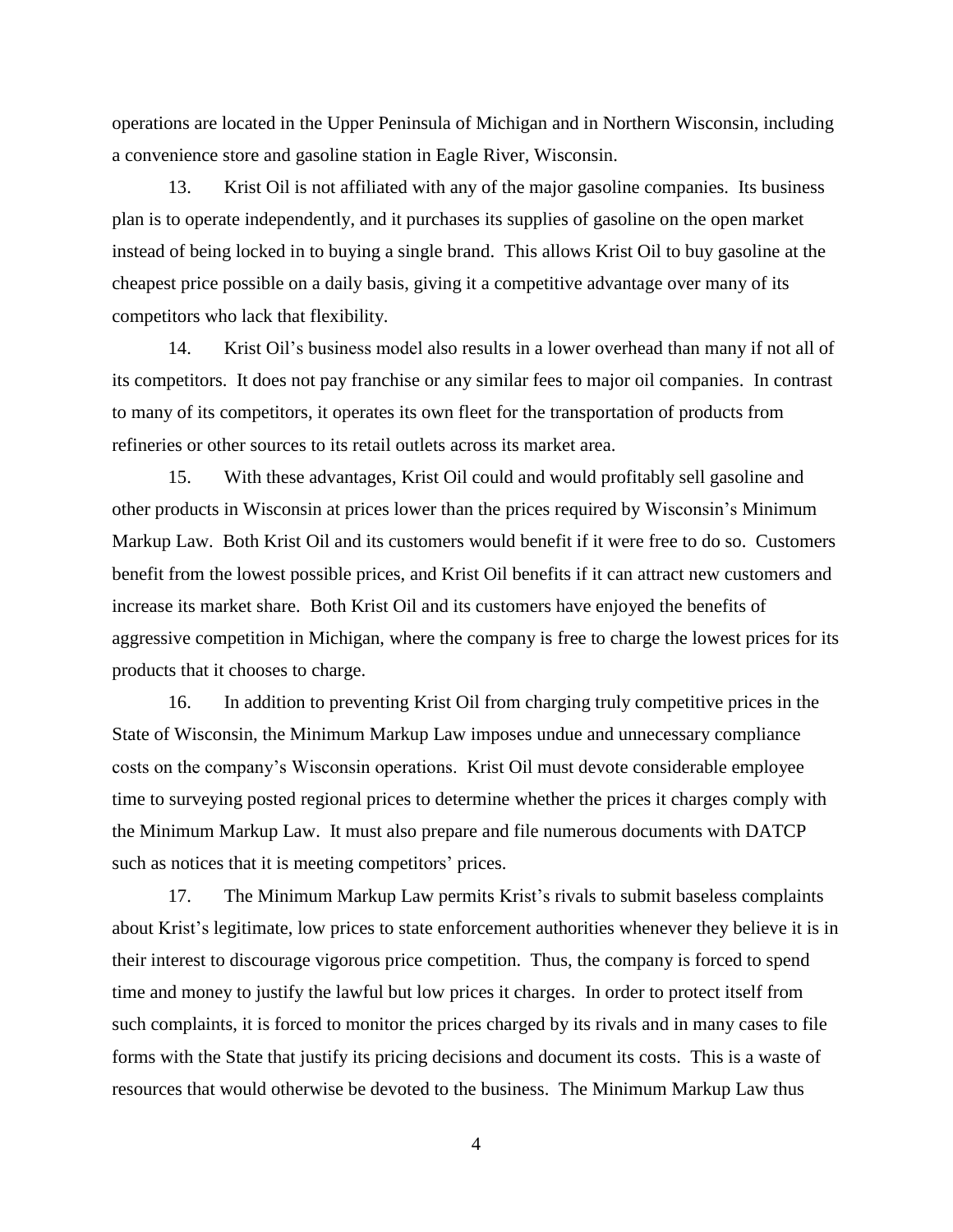increases the cost of doing business in Wisconsin and harms both retailers and Wisconsin consumers like Robert Lotto.

18. And worse, the Minimum Markup Law permits inefficient competitors to file lawsuits alleging that Krist Oil's prices are too low. They have done so on at least two occasions. Although these lawsuits are without merit, Krist Oil must spend time and money to defend them. And their purpose is obvious – to discourage the company from engaging in legitimate competition by charging the lowest possible prices. Spurious lawsuits of this kind also drive up the costs of doing business in Wisconsin and thus harm retailers and Wisconsin consumers like Robert Lotto.

19. Plaintiff Robert Lotto is a Wisconsin citizen and consumer, residing in Green Bay. Mr. Lotto is retired. He regularly purchases gasoline in Green Bay and surrounding cities and towns. Mr. Lotto regularly searches for the lowest priced gasoline that he can purchase. He purchases other consumer products as well, and also desires and attempts to obtain those products at the lowest possible prices. Mr. Lotto is harmed by the Wisconsin law since it requires him to pay a price for gasoline and other consumer products that are higher than what the competitive price would be if Wisconsin's Minimum Markup Law were not in place.

### **The Minimum Markup Law**

20. Wis. Stat. §100.30(3) prohibits (with minor exceptions, such as for liquidation sales) "any sale of any item of merchandise" by a retailer or a wholesaler at "less than cost as defined by this section, with the intent or effect of inducing the purchase of other merchandise or of unfairly diverting sales from a competitor." Because that section also provides that evidence of any sale below cost as defined in the statute is prima facie evidence of the prohibited intent or effect, the statute effectively prohibits each and every sale of any item of merchandise below cost, regardless of its effect on competition.

21. For most retailers and wholesalers, cost is defined as the actual invoice cost for the item of merchandise in question, adjusted to reflect trade discounts, excise taxes and costs incurred for transportation and other charges not reflected on the invoice. Sales below invoice cost may be permitted if replacement cost, as defined by the statute, is actually less than invoice cost. *See* Wis. Stat. §100.30(2). The rules are different for retailers and wholesalers of tobacco, alcohol, and gasoline.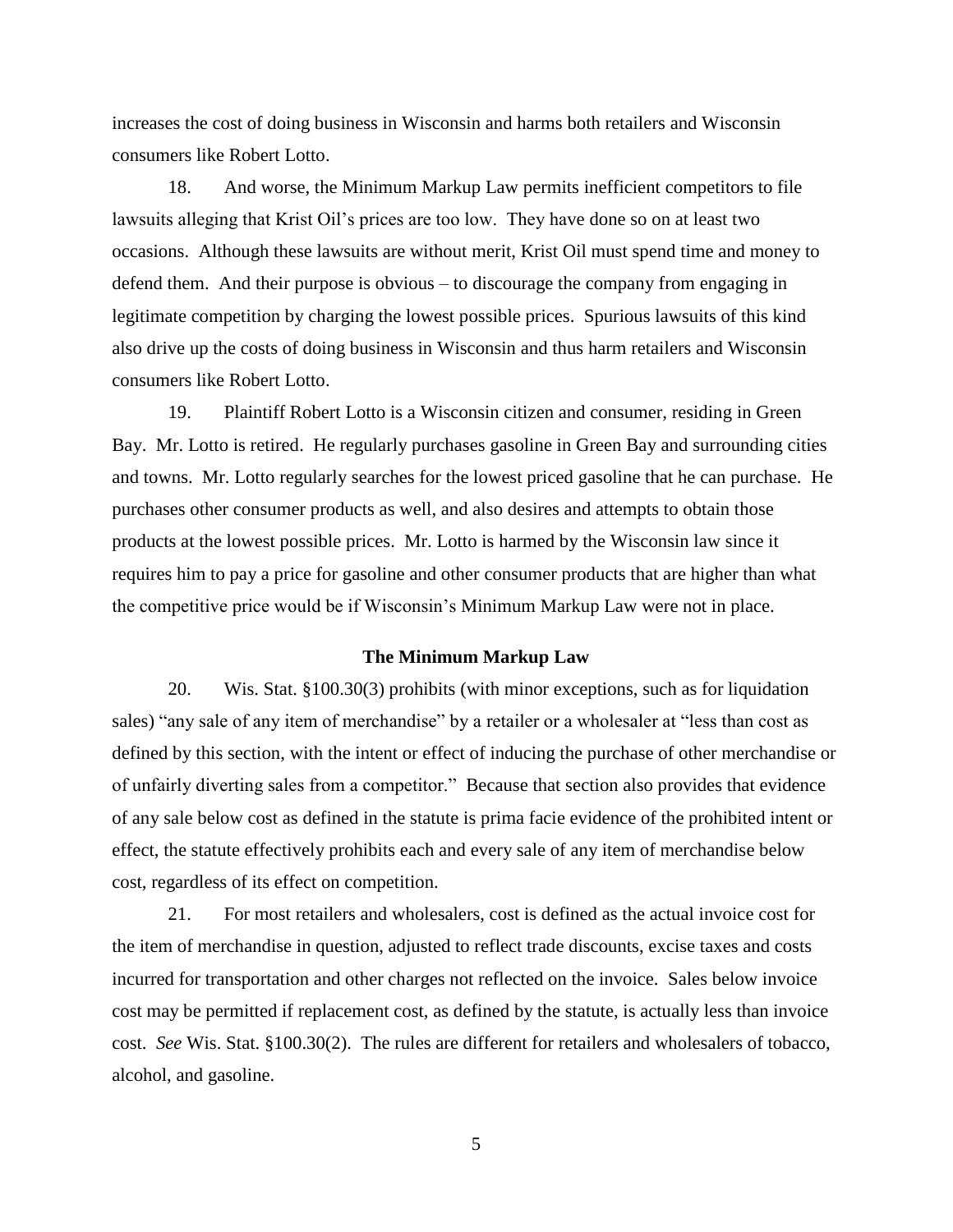22. For retail sellers of tobacco and alcohol, cost means invoice or replacement cost as generally defined by the statute, plus a "markup to cover a proportionate part of the cost of doing business." For these retailers the minimum markup required is 6% of their invoice or replacement costs. For wholesalers the minimum markup is 3% of their invoice or replacement cost. *See* §§100.30(2)(am)1, 100.30(c).

23. The statutory prohibitions are even more complex for retailers, wholesalers and refiners of gasoline. For retail sales, the statute requires a minimum markup of 6% over invoice or replacement cost, or a markup of 9.18% over the average posted terminal price at the nearest terminal (to the place of retail sale) as specified by the law, regardless of where the gasoline sold was actually purchased. Minimum markups in specified percentages are also required for wholesalers and refiners of gasoline, depending upon the manner in which they are doing business.

24. In effect, the Minimum Markup Law places a hidden tax on all Wisconsin consumers. And unlike normal taxes, which at least in theory are spent by the government in ways that benefit the public as a whole, this hidden tax goes straight into the pockets of businesses in the form of a guaranteed profit over their costs, regardless of their ability to run their businesses efficiently. It represents nothing more than a transfer of wealth from consumers to business owners who are not forced to compete for business.

#### *History*

25. The Minimum Markup Law was passed as a protectionist measure intended to protect small businesses from the competition offered by larger and more efficient rivals. During the 1920s and 1930s, the small and highly specialized retailers that had been the hallmark of the United States economy during the previous century were slowly being displaced by larger establishments – chain stores such as the Great Atlantic & Pacific Tea Company and department stores such as Gimbel Brothers in Milwaukee. By offering their customers a wider variety of goods and services at lower prices – something that consumers plainly wanted – these new kinds of firms posed a real and continuing threat to smaller and more specialized retailers. After 1929, the competitive threat to small business was exacerbated by the Great Depression, which was characterized by falling prices. The Great Depression thus put further pressure on small and inefficient firms – firms that did not have the resources to deal with persistent deflation.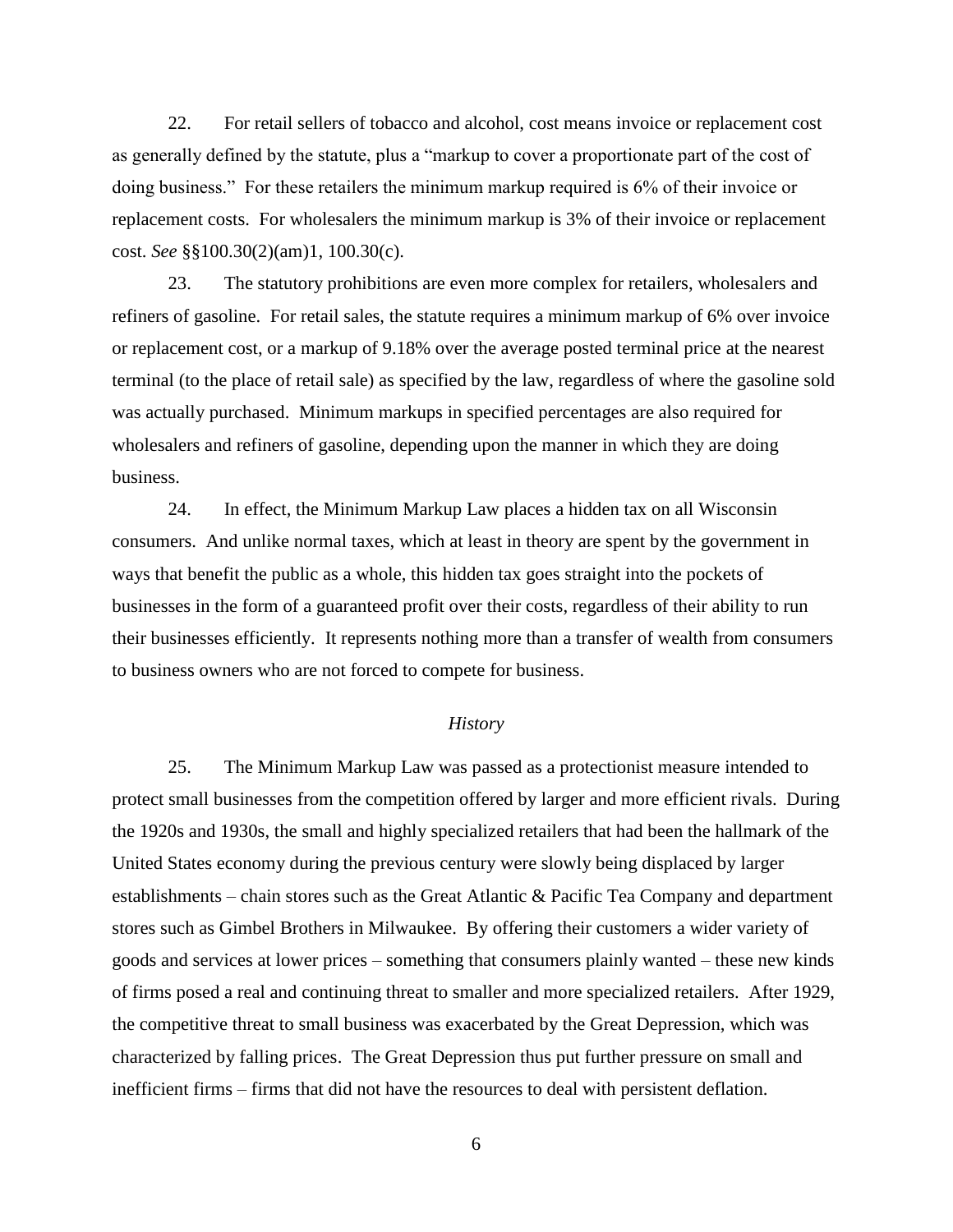26. Rather than competing on the merits, endangered businesses turned to the government for help in the form of price controls. They claimed, without much support, that their larger rivals could engage in predatory pricing – charging prices below their costs in order to put them out of business. After the United States Supreme Court struck down a federal minimum markup law as violating the Commerce Clause of the U. S. Constitution, small business trade associations turned to the States. They pushed the States, with considerable success, to do what the federal government could not do – enact laws like the Minimum Markup Law. The intent of these laws was clear: To protect smaller retailers from larger, more innovative firms that could survive lower prices and thus threaten their smaller rivals. *See* Waxman, *Wisconsin's Unfair Sales Act – Unfair to Whom*, 66 MARQ. L. REV. 293 (Winter 1983). Many of the states, including Wisconsin, passed these minimum markup laws during the 1930s.

27. Although protectionist legislation intended to freeze and preserve an inefficient status quo in a dynamic economy may protect some companies from competition over the short term, it is rarely successful in preventing innovation and change. A&P eventually became the largest retailer in the world. It pioneered the development of the large, self-service grocery store and by 1950 operated more than 4,000 of these "supermarkets." By 1930 Gimbel Brothers, founded in Milwaukee as one of the first "department" stores, operated seven large metropolitan stores nationwide including stores in New York and Philadelphia, where it founded the original Thanksgiving Day Parade. Innovation led to the creation and success of similar large and integrated firms in Wisconsin and across the United States.

28. Consumers benefited from the lower prices offered by these new businesses, and customers liked the convenience of shopping at supermarkets and department stores. It was both arbitrary and entirely irrational for the State of Wisconsin (and other states) to attempt to protect the losers in a dynamic, competitive economy – the kind of economy that the State has said it wants and the kind of economy that benefits its citizens. It is noteworthy that A&P and Gimbel's, thought to be the unstoppable juggernauts of the new economic paradigm that the Minimum Markup Law was intended to forestall, themselves eventually fell victim to newer, larger, and even more efficient competitors like Walmart and Costco. Far from destroying small businesses, modern digital behemoths like Amazon and Ebay have facilitated their growth by creating new marketplaces in which to sell their goods.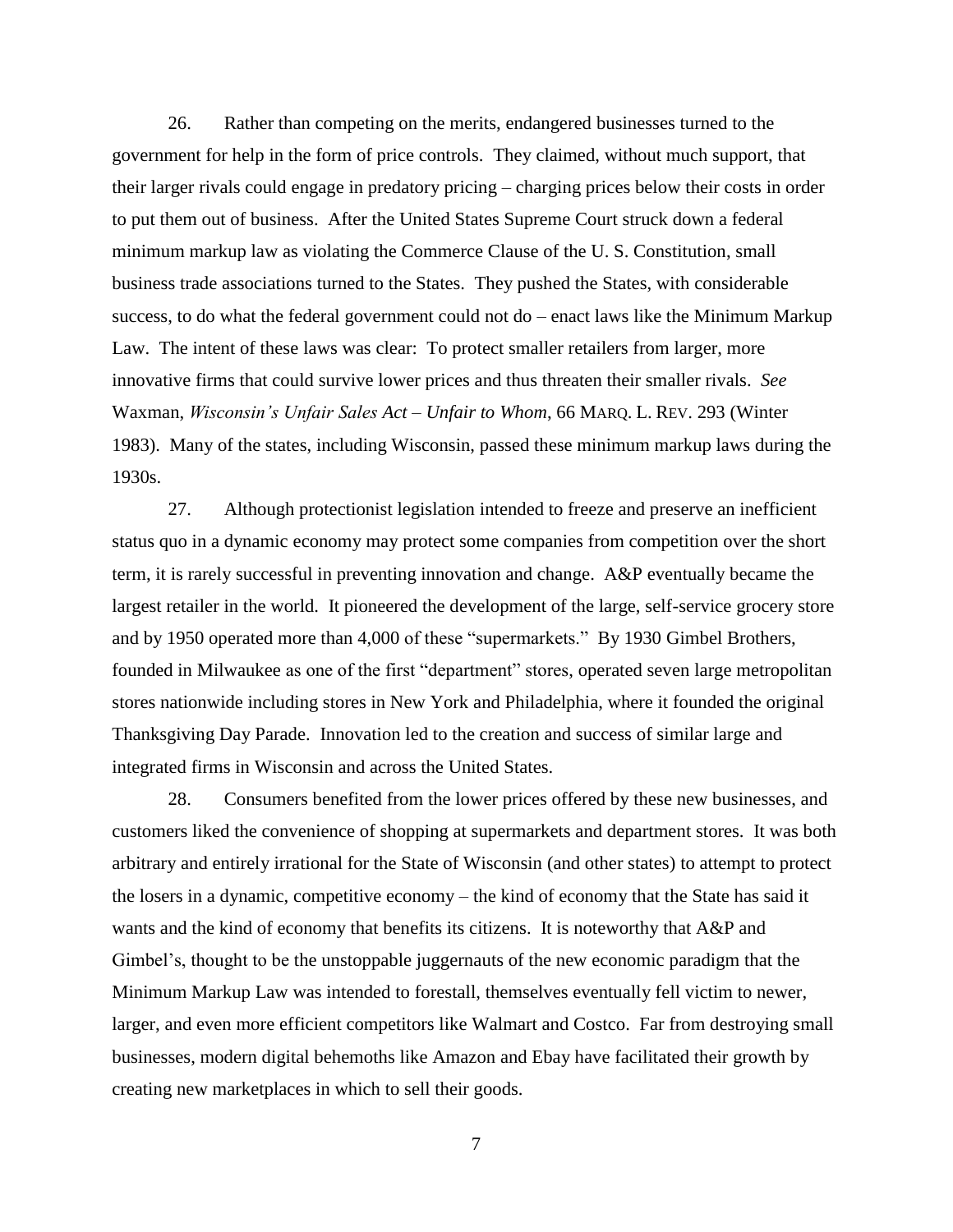29. Consumers benefit from such economic innovation. And they are inevitably harmed by protectionist legislation that attempts to stand in the way. In the case of the Minimum Markup Law, Wisconsin citizens are forced to protect inefficient firms by paying them prices that are higher than the prices that would prevail in a truly competitive market.

30. As noted above, the Minimum Markup Law was ostensibly intended to prevent the threat of "predatory" pricing – the danger that mass merchandisers would charge prices below their costs to drive smaller rivals out of the market and increase their market power. *See* Waxman, *supra*, at 296.

31. The State of Wisconsin was not alone in passing legislation that attempted to respond to falling prices. Falling prices were thought by many at the time to be the problem that characterized, and perhaps even caused, the Great Depression. "Statutes similar [to the Minimum Markup Law] in context and effect were adopted by a considerable number of states during the 1930s, when the country was much concerned over generally and consistently declining prices." *State v. Ross*, 259 Wis. 379, 388 (1951) (Gehl J., dissenting).

32. Legislators at the time appeared to believe (or at least to say that they believed) that falling prices were the result of predatory pricing by larger firms and that by stopping sales below costs they could cure the Great Depression. After all, "[t]he predatory price-cutter is one of the oldest and most familiar villains in our economic folklore." Roland H. Koller, *The Myth of Predatory Pricing: An Empirical Study*, 4 ANTITRUST L. AND ECON. REV 105 (Summer 1971). Modern economic understanding demonstrates that they were wrong. The fear of price predation is exactly what one would expect from folklore – it is based on myth and irrationality, not on evidence.

## *Modern Economic Understanding and Jurisprudence*

33. Modern developments in economic theory and more rigorous empirical study of the problem have shown that actual price predators exist only in rare and unusual circumstances. "Predatory pricing schemes are rarely tried, and even more rarely successful." *Matsushita Electric Industrial Co. v. Zenith Radio Corp.*, 475 U.S. 574, 589 (1986). And, although very rare if not impossible, a true predatory pricing scheme would already be unlawful under Wisconsin's antitrust law. *See* Wis. Stat. ch. 133. A blanket prohibition of all sales below some arbitrary measure of "cost" is neither necessary nor appropriate to prevent truly predatory pricing. The Minimum Markup Law was thus enacted to prevent a problem that almost certainly did not exist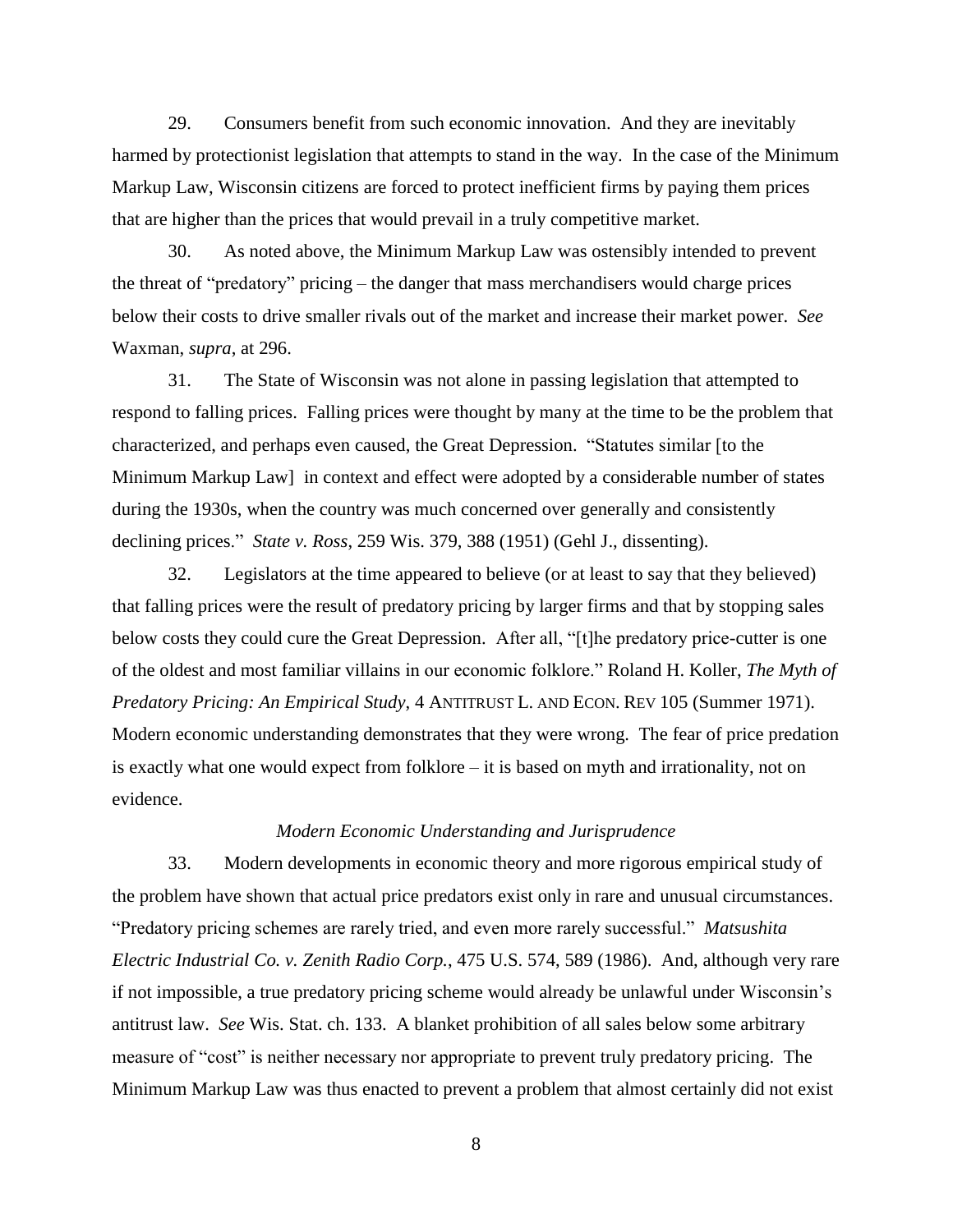in 1939 and that in any event would already have been illegal in Wisconsin. All it does is protect inefficient firms from more effective competitors, "saving" the citizens of Wisconsin from the dire threat of lower prices. In effect, it guarantees higher prices now in order to avoid the remote and nearly impossible threat of higher prices in the future.

34. Low prices are good for consumers. Charging prices below cost may not be a viable business strategy over the long term, but some market conditions and strategic business considerations make such prices entirely appropriate, rather than predatory. As the Wisconsin Supreme Court has noted, "allegations of predatory pricing . . . levelled against a competitor who is merely selling at lower prices than its competitors but who has legitimate business interests for this pricing strategy" are not consistent with the Legislature's intent to make free and open competition the fundamental economic policy of the State of Wisconsin. *Conley Publishing Group, Ltd. v. Journal Communications, Inc.*, 265 Wis. 2d 128, 149 (2003).

35. The United States Supreme Court explained the very limited circumstances in which allegedly predatory pricing should genuinely be a matter of economic concern in *Brooke Group, Ltd. v. Brown & Williamson Tobacco Corp.*, 509 U.S. 209 (1993). Adopting and endorsing well-established economic theory, the Court ruled that low prices – even prices below some appropriate measure of costs – benefit consumers. Prices below costs risk harm to consumers only where there is a dangerous probability that the alleged predator will succeed in forcing its rivals out of business and will thereafter be in a position to charge monopoly prices. "Recoupment is the ultimate object of an unlawful predatory scheme; it is the means by which a predator profits from predation. Without it, predatory pricing produces lower aggregate prices in the market, and consumer welfare is enhanced . . . . [U]nsuccessful predation is in general a boon to consumers." *Id.* at 224.

36. In other words, prices below costs are not an evil in themselves. To the contrary, even such artificially low prices benefit consumers. They are a matter of economic concern only if the predator's conduct creates a dangerous probability that it will achieve sufficient market power to recoup its losses by overcharging those same consumers after its rivals have been put out of business. Thus, "[e]vidence of below-cost pricing is not alone sufficient to permit an inference of probable recoupment and injury to competition." *Id.* at 226. "[I]n order to recoup their losses, [predators] must obtain enough market power to set higher than competitive prices, and then must sustain those prices long enough to earn in excess profits what they earlier gave up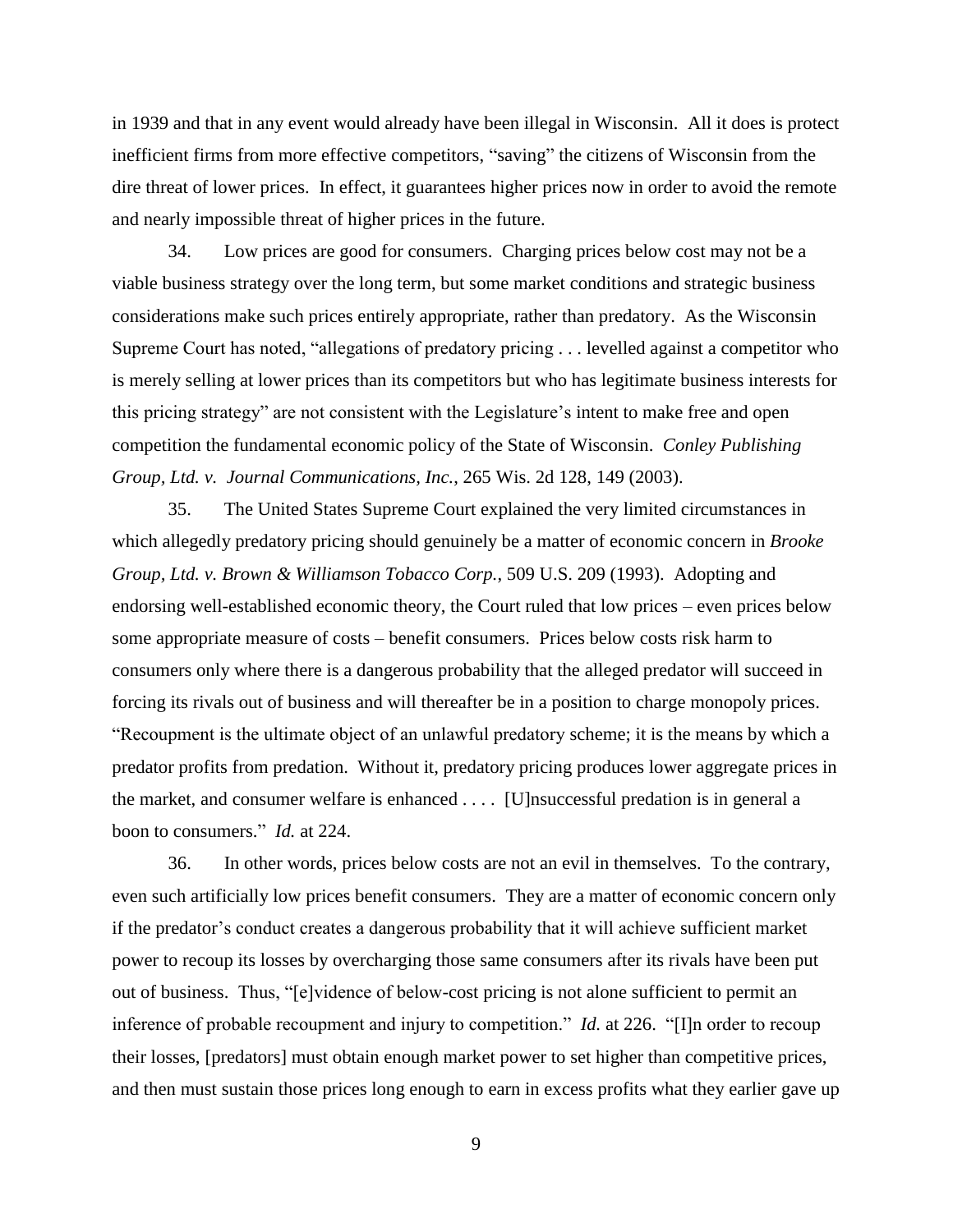in below-cost prices." *Id.* at 225-26 (quoting *Matsushita*, 475 U.S at 590-91). The impossibility of recoupment in most competitive markets is the reason why predatory pricing schemes are vanishingly rare. In markets where barriers to entry are not high (as is the case in most markets), any negative effect of below cost pricing is even less.

37. Thus, as the Federal Trade Commission has explained, "[c]onsumers are harmed only if below-cost pricing allows a dominant competitor to knock its rivals out of the market and then raise prices to above-market levels for a substantial time. A firm's independent decision to reduce prices to a level below its costs does not necessarily injure competition and, in fact, may simply reflect particularly vigorous competition." *See* www.ftc.gov/tips-advice/competitionguidance/guide-antitrust-laws/single-firm-conduct/predatory-or-below-cost.

38. Economic experts and the courts have pointed out as well the danger associated with a blanket prohibition of sales below costs. Such a rule could, and most likely would, have the unintended effect of discouraging legitimate price competition. Consumers benefit from vigorous price competition, and the law would stifle such benefits if "it forbade price cuts any time a firm knew that its cuts would impose hardship on any competitor or even force its exit from the market." 3 PHILIP E. AREEDA & HERBERT HOVENKAMP, ANTITRUST LAW ¶ 722, at 271. Given that predatory pricing is exceedingly rare, the more serious risk is that an arbitrary statutory standard will erroneously condemn vigorous competition and discourage firms from cutting their prices in circumstances where consumers will benefit. "[C]utting prices in order to increase business often is the very essence of competition. Thus, mistaken inferences [of predation] . . . are especially costly." *Matsushita*, 475 U.S at 594. Courts "must be concerned lest a rule or precedent that authorizes a search for a particular type of undesirable pricing behavior end up by discouraging legitimate price competition." *Barry Wright Corp. v ITT Grinnell Corp.*, 724 F. 2d 227, 234 (1 st Cir. 1983).

39. The Wisconsin Supreme Court endorsed the economic reasoning that underpins and informs *Brooke Group* as well as other federal cases on predatory pricing in its *Conley Publishing* decision. Sales below costs, in and of themselves, are not inevitably predatory or anticompetitive. To the contrary, they may reflect nothing more than vigorous and effective competition – competition that benefits consumers and accords with the fundamental economic policy of the State of Wisconsin. Sales below costs become predatory only when they evidence a sustained and likely successful campaign to drive rivals out of business – and even then only in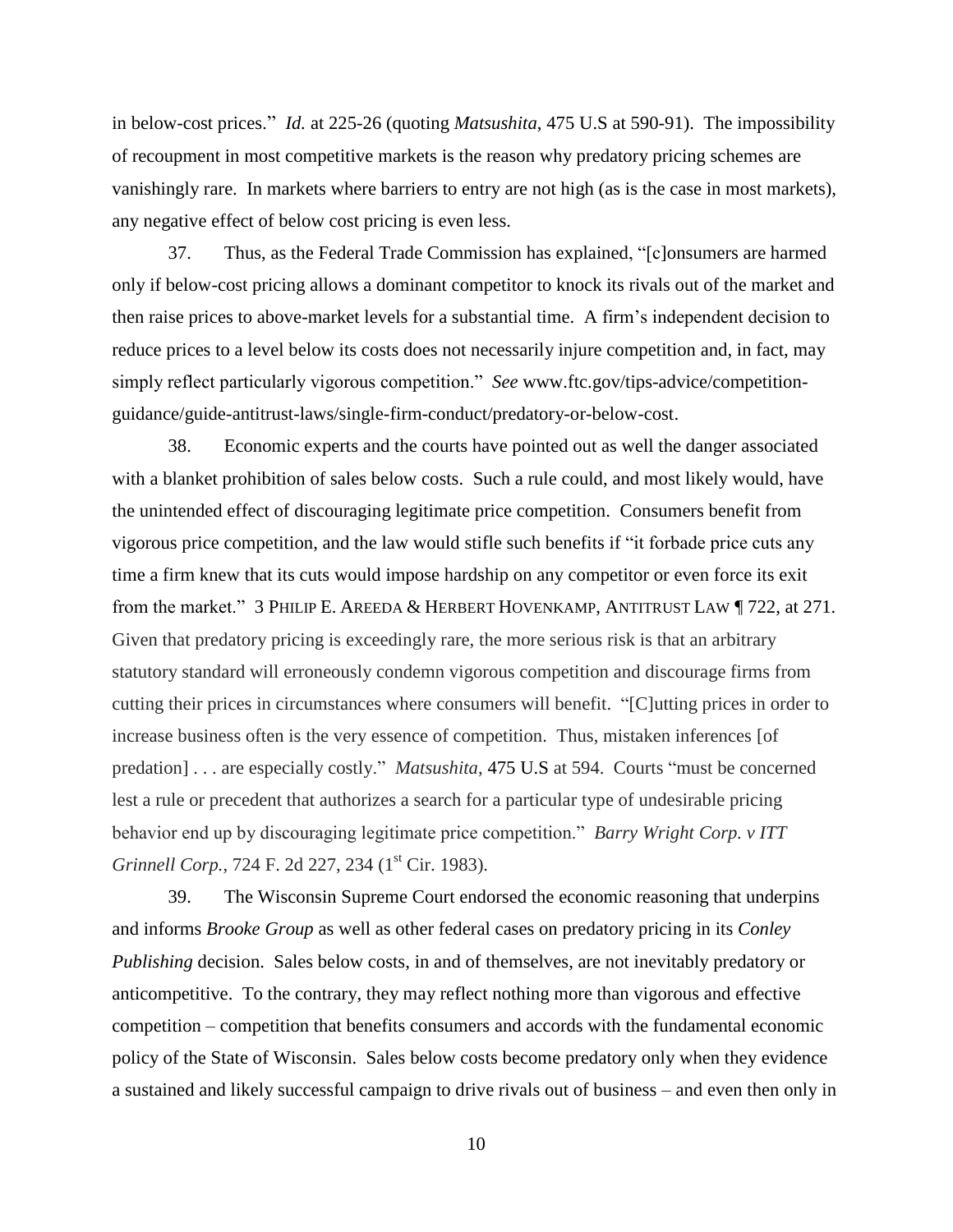those markets where the predator could be assured of achieving and maintaining market power over the long run.

## *The Minimum Markup Law Is Irrational and Arbitrary and Has No Real and Substantial Relationship to a Legitimate State Policy*

40. These economic principles establish without question that the Wisconsin Minimum Markup Law is irrational and entirely arbitrary in purpose and effect. It bears no real or substantial relation to any legitimate public purpose. It does not foster vigorous price competition, but instead restricts the operation of free and unfettered markets in ways that cause prices to be higher, to the detriment of Wisconsin consumers. It is more restrictive than necessary to achieve any legitimate purpose, and it prevents Wisconsin businesses from exercising their constitutional right to operate their businesses and earn their living in an otherwise lawful manner. It not only fails to further its alleged justifications, it works contrary to them.

41. It is irrational to impose restrictions on the right to earn a living and the liberty of businesses and consumers that is not only very unlikely to achieve the benefits it seeks but is very likely to harm them. As both the United States Supreme Court and the Wisconsin Supreme Court have recognized, lower prices do not harm consumers and do not undermine competition. It is irrational to force higher prices now to protect against future higher prices that are highly unlikely to occur.

42. Even were this not intrinsically so, the justification for the Minimum Markup Law is flawed. First, in some circumstances the statute prohibits sales that may be above the appropriate measure of costs, sales that the federal courts have said should be presumptively legal for purposes of competition policy. The statute focuses on individual sales of a particular product at a particular point in time. With some exceptions, sales below "invoice cost" are prohibited by the act. But individual sales of individual products by a retailer like Walmart or Target that carries hundreds or even thousands of products cannot possibly represent a sustained effort to drive their rivals out of business. Prices that are below invoice cost for a particular product could, for most retailers, be well above some other economically appropriate measure of their overall costs over their multiple product lines. By applying a uniform and economically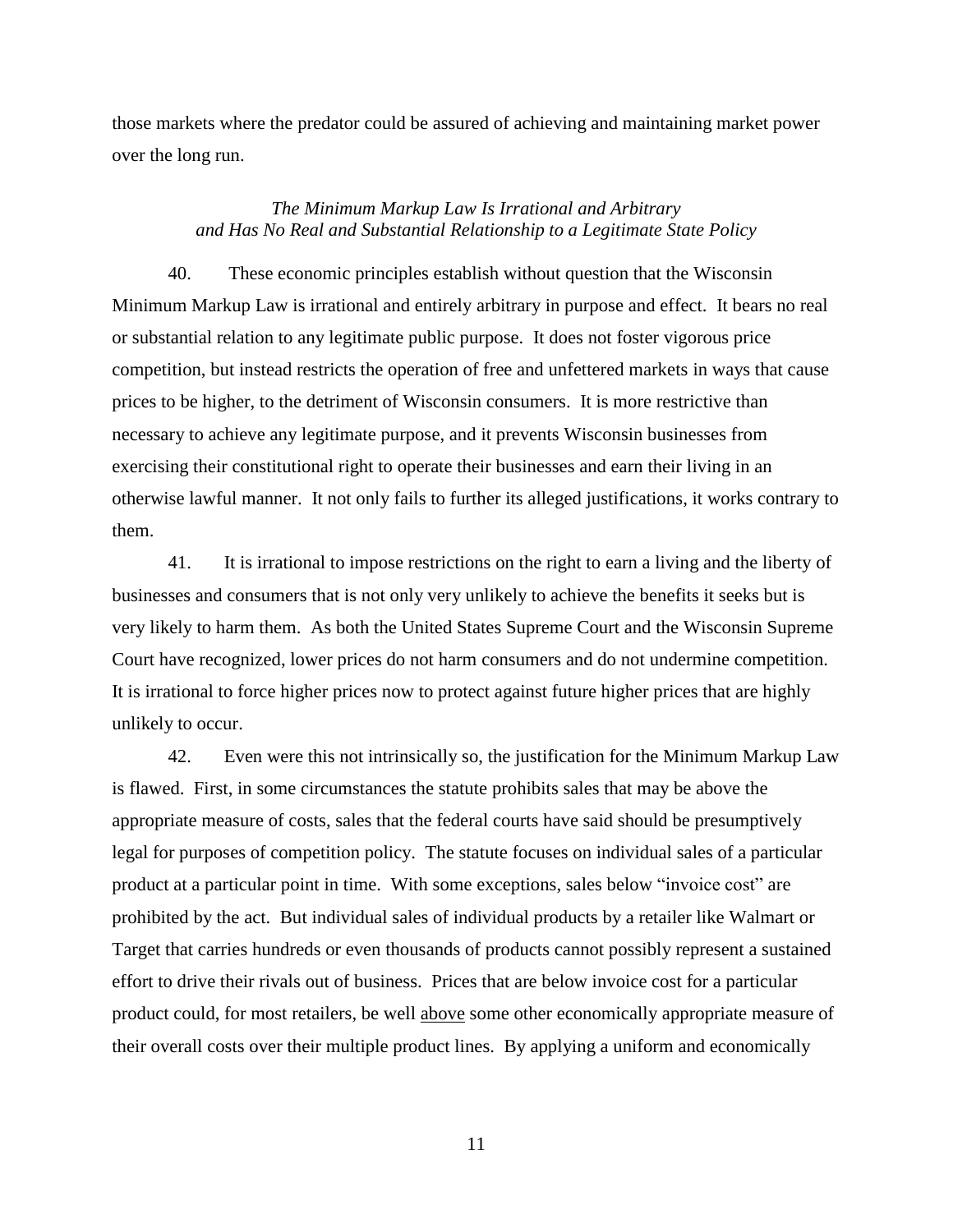irrational definition of cost to individual transactions, the minimum markup act chills legitimate competition and prohibits individual transactions which would benefit consumers.

43. Second, there may be entirely legitimate competitive circumstances in which a firm may wish to sell below its costs in limited circumstances – to a particular customer, in a particular area, or during a relatively short period of time. Those kinds of sales may, and likely do, represent nothing more than an effort to gain market share or fend off some new initiative from a competitor. "Loss leaders," for example, are a popular and ordinary form of promotion that involve advertised sales of a particular product at an unusually low price. Retailers use loss leaders to attract new customers and they represent an attractive investment in goodwill. Accepting a lower profit margin or even a loss on sales of selected items to attract new customers is a classic and accepted means of vigorous competition – much like other marketing ploys, *e.g.*, free gifts, free samples, visiting celebrities, etc. – that may also make certain isolated transactions unprofitable. From the perspective of the customer, such aggressive and selected discounting is desirable because it results in lower prices. Yet in Wisconsin, the use of this procompetitive marketing strategy is prohibited. Such a prohibition is not necessary to prevent predatory pricing, which would require a comprehensive campaign of artificially low prices over a sustained period of time, and which in any event would be a violation of Wisconsin's antitrust law.

44. Third, the Act provides competitors with a means of enforcing price discipline on price cutting rivals. Inefficient competitors can complain to the State or file or threaten to file a lawsuit against their more aggressive competitors. The economic effect of the statute is to create a floor for pricing that many if not all market participants will tend to find attractive. The statute thus discourages price competition and protects inefficient firms. Interest groups representing all market participants tend to favor statutory schemes that protect such firms. That is why arbitrary, irrational and anticompetitive regulatory schemes like the Minimum Markup Law tend to persist long after it is obvious that their effect is pernicious.

45. Fourth, the Minimum Markup Law may facilitate actual or tacit collusion to fix prices at an artificially high level. Firms with low cost structures could use the minimum prices required to be charged by their higher cost rivals as a benchmark for such a scheme.

46. Fifth, even if the blanket ban on sales below costs were appropriate, the additional markup for sales of gasoline, alcohol, and tobacco required by the law is not. A guaranteed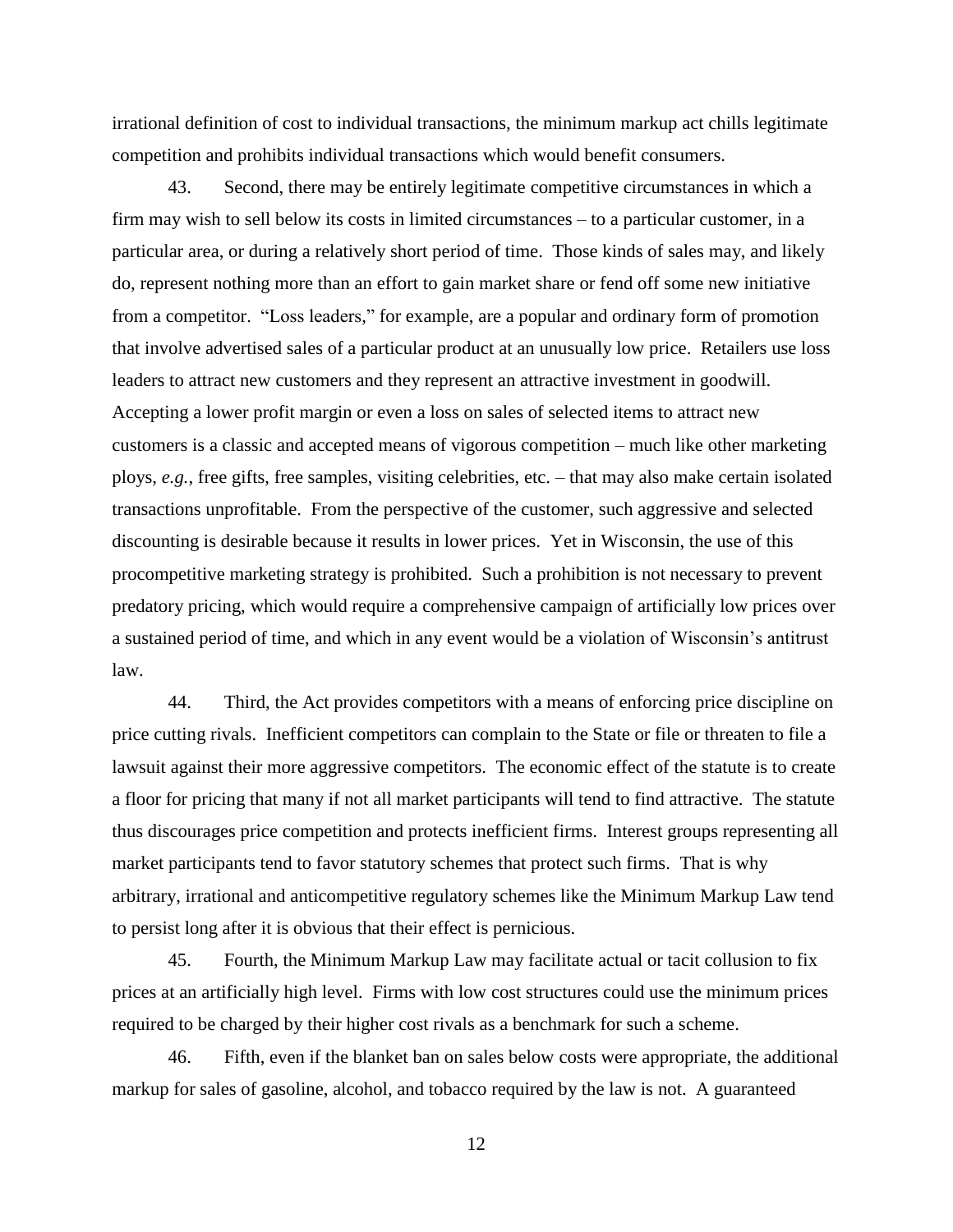minimum profit over the statutorily-defined "cost" of a product does absolutely nothing to prevent predatory pricing, which by definition is sustained sales at a **loss** in order to drive competitors out of business. The additional minimum markup requirements prohibit only profitable sales of less than 9.18% above invoice cost. The additional minimum markup bears no relation at all to preventing predatory pricing.

47. Sixth, the required mark-up on retail gasoline station sales of approximately 9% over the average posted terminal price, which under the statute is intended to represent retail stations' "cost of doing business," fails to represent such costs. Whether a retail station purchases gasoline for \$2 per gallon, \$3 per gallon, or \$4 per gallon, its overhead and other costs of doing business are approximately the same. Yet under the statute, a retailer that buys gasoline for \$2 is required to charge a markup of \$0.18 to reflect its overhead costs, but a retailer who pays \$4 is required to charge \$0.36 to reflect exactly the same "costs of doing business." This makes no sense. The required 9% mark-up is effectively a fixed "tax" on retail gasoline sales that increases costs to consumers. It bears no substantial relationship to a retail gasoline station's true cost of doing business and is thus arbitrary and irrational.

48. Finally, specifically as to the sale of gasoline, tying the minimum retail price to the average price at a particular terminal based solely on the location of the retail sale is irrational. Retailers can, as Krist Oil does, buy gasoline at a lower price from a terminal farther away (even accounting for additional shipping costs). Furthermore, different brands of gasoline sell for different prices, even at the same terminal, so retailers may be paying less than the average price. The Minimum Markup Law prohibits retailers from using the actual price they pay to calculate their minimum price, even though if they could, the 9.18% markup would still result in selling the gasoline at a profit. Forcing retailers to use a price they did not actually pay as the equivalent of their invoice cost is irrational, as it does nothing to prevent predatory pricing.

49. Similarly, as applied to Krist Oil, the Minimum Markup Law works to mandate Krist sell gasoline at an arbitrary 9.18% above the average posted terminal price at the nearest terminal, when Krist could sell below that amount indefinitely, make a profit on each sale, increase overall revenue, and expand its business and market share. In other words, the law mandates an arbitrary mark-up on gas prices that has no effect other than to disadvantage the most efficient competitors while simultaneously increasing costs to consumers. This is irrational and serves only to harm consumers.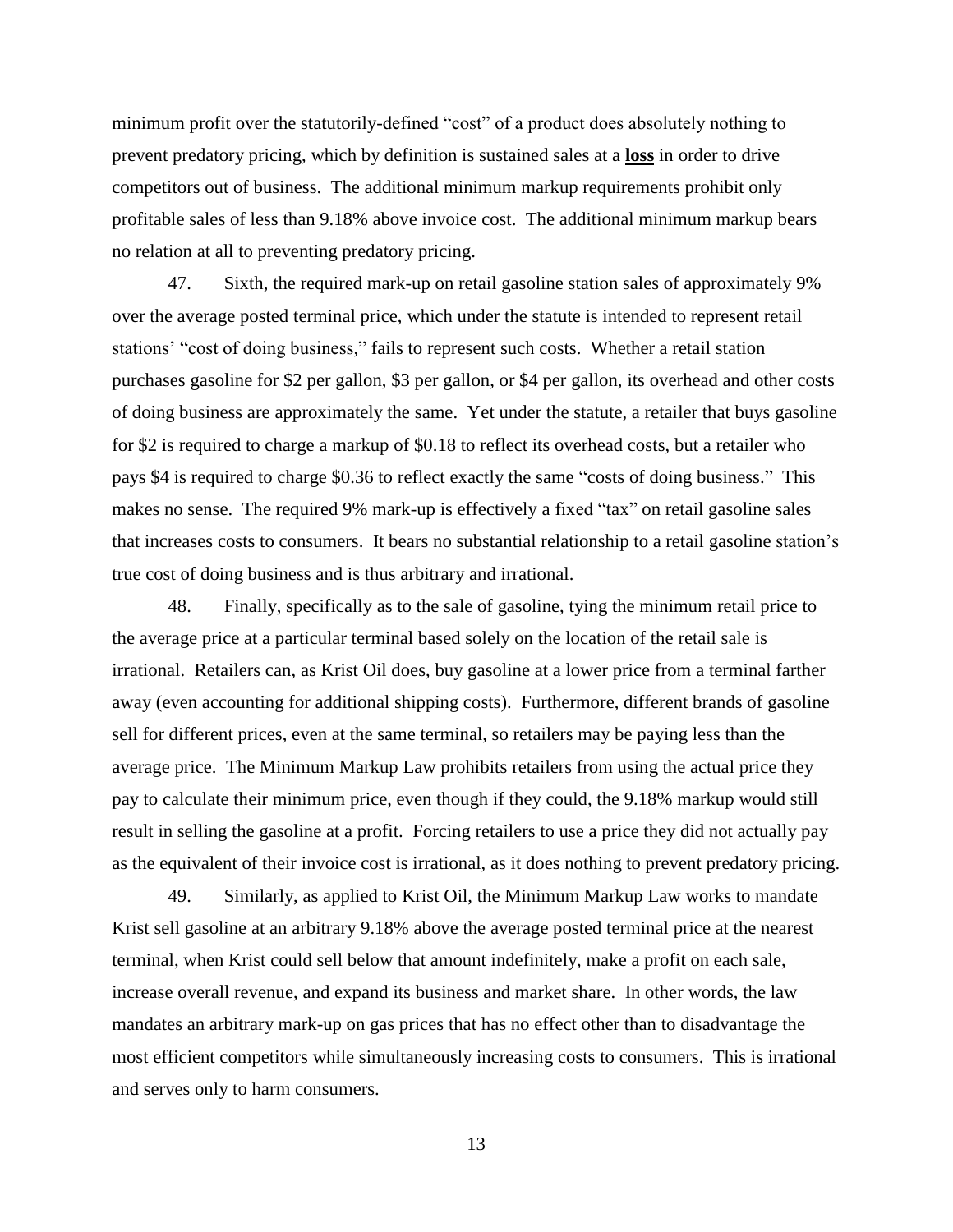#### **FIRST CLAIM FOR RELIEF**

(Violation of Article I, Section 1 of the Wisconsin Constitution – Substantive Due Process)

50. Plaintiffs incorporate by reference the allegations above as if fully set forth herein.

51. The Due Process Clause of Article I, §1 of the Wisconsin Constitution provides in relevant part that "[a]ll people are born equally free and independent, and have certain inherent rights; among these are life, liberty and the pursuit of happiness."

52. Since the earliest days of our State, the Wisconsin Supreme Court has recognized the right to earn a living as a fundamental right. *See State v. Benzenberg*, 101 Wis. 172 (1898) (Constitution protects right of a citizen to pursue his calling); *Taylor v. State*, 35 Wis. 298 (1874) (right to engage in business is a fundamental right under the Wisconsin Constitution); *Maxwell v. Reed*, 7 Wis. 582 (1859). In order to pass constitutional muster, economic regulation must have a "real [and] substantial relation" to the purported government objectives. *State ex rel. Zimmer v. Kreutzberg*, 114 Wis. 530, 90 N.W. 1098, 1102 (1902).

53. The Minimum Markup Law arbitrarily and irrationally prevents Plaintiff Krist Oil from charging appropriate and non-predatory prices in connection with its business and from freely operating an otherwise lawful business in a manner that is in its own best interest and the best interest of its customers. Wisconsin has no compelling, substantial, or legitimate government interest in regulating minimum prices, even prices below some measure of costs, except where such prices could result in an actual and persistent adverse effect on competition. The Minimum Markup Law is far more restrictive than necessary to prevent such injury, and therefore simply restricts legitimate and pro-competitive pricing in a way that is irrational, arbitrary, and oppressive.

54. The Minimum Markup Law prevents free and open competition in the markets in which Plaintiff Krist Oil does business. Absent the statutory prohibitions, Krist Oil would be free to charge lower prices, and would choose to do so. But for the law, Krist could and would sell gasoline below the mandatory 9.18% mark-up, and do so at a profit based on its business model and low overhead. Such sales would not qualify as predatory pricing, and the government has no interest in preventing such sales.

55. The Minimum Markup Law prevents Plaintiff Robert Lotto from reaping the benefits of free and open competition by forcing him to pay a higher price for gasoline than he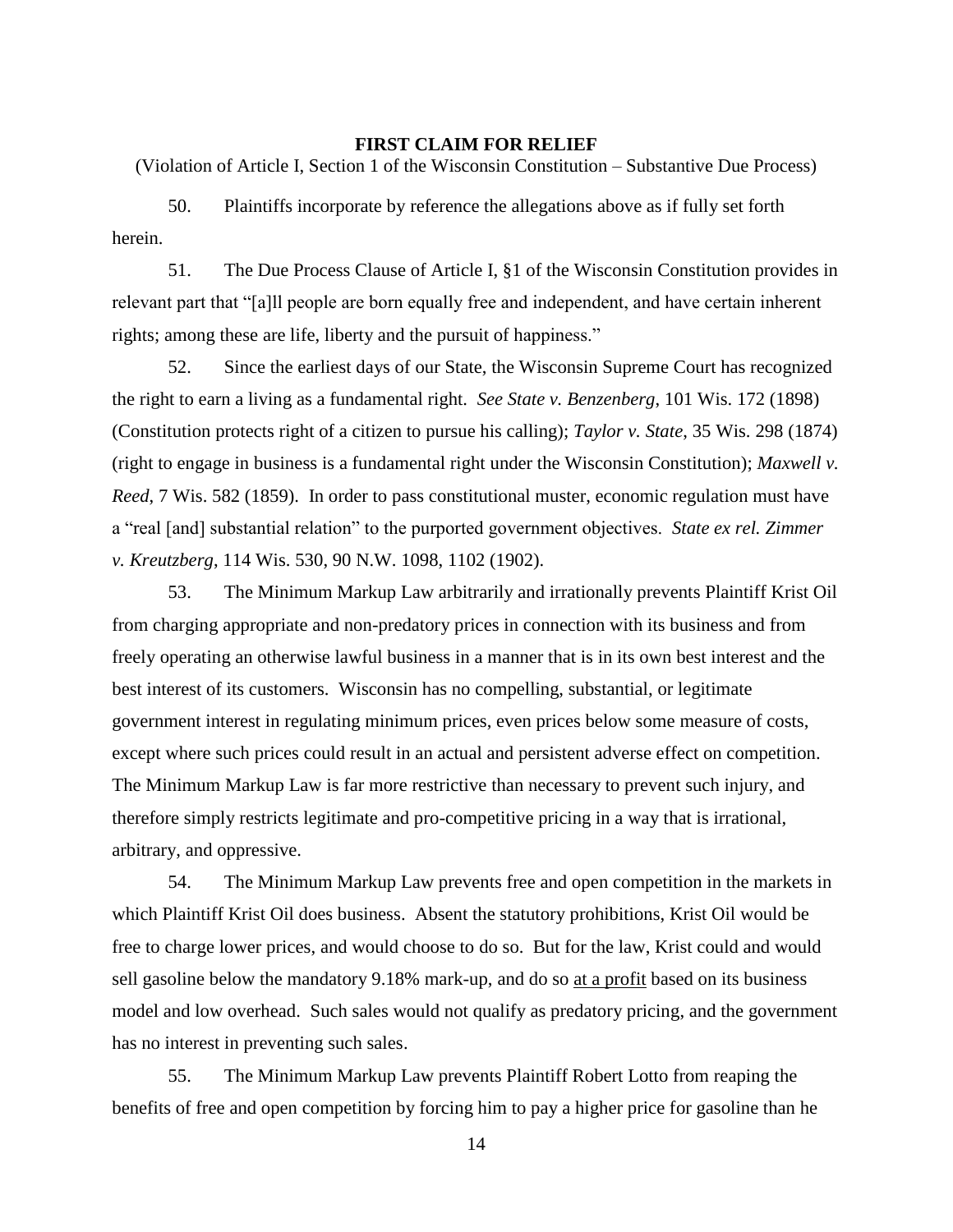would, were the Law not in place. Specifically, the Law prevents Mr. Lotto from purchasing gasoline from Krist Oil at the most competitive price that Krist Oil would be willing to sell, were the Law not in place. The Minimum Markup Law has a similar and equally pernicious effect with respect to other consumer products, causing Mr. Lott and other Wisconsin citizens to pay higher prices than the prices that would prevail in a truly competitive market.

56. The Minimum Markup Law is arbitrary and irrational, in that in order to protect consumers from potential (and highly unlikely) artificially high prices in the future, it forces consumers to pay artificially high prices now. The law has the opposite effect of what it is purportedly trying to achieve, and it is irrational and arbitrary to continue to enforce it with that knowledge.

57. The Minimum Markup Law violates the Wisconsin Constitution's guarantee of due process in that it denies Wisconsin citizens the benefits of free and open competition, denies Wisconsin businesses the right to earn a living and engage in lawful commerce, and does not further any legitimate, substantial, or compelling governmental interest.

58. Plaintiffs have suffered harm as a result of the Minimum Markup Law.

## **SECOND CLAIM FOR RELIEF**

(Violation of Article I, Section 1 of the Wisconsin Constitution – Equal Protection)

59. Plaintiffs incorporate by reference the allegations above as if fully set forth herein.

60. Article I, Section 1 of the Wisconsin Constitution also guarantees equal protection of the law.

61. The Minimum Markup Law creates irrational and arbitrary classifications. Businesses that sell gasoline must mark that product up 9.18%. Businesses that sell alcohol or tobacco must mark those products up 6%. Businesses that sell any other product only have to sell their products above "cost." There is no rational reason for forcing retailers to sell certain products at a specified percentage above "cost" when other products do not have the same requirements. There is no reasonable basis for those classifications and they serve no legitimate government purpose.

62. Plaintiffs have suffered harm due to the classifications created by the Minimum Markup Law.